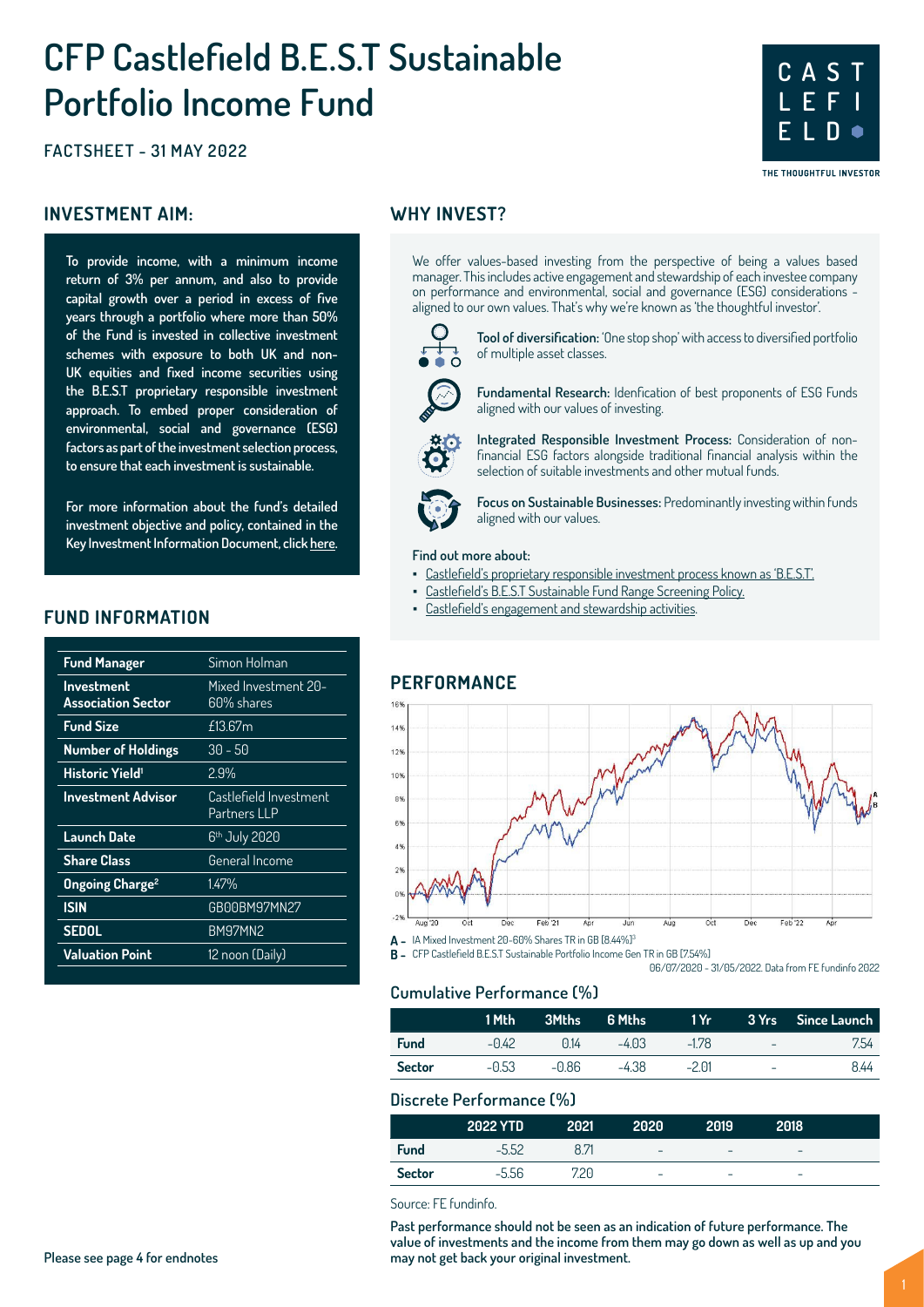# **How We Evidence the Sustainability of This Fund**

# **POSITIVE THEME ALLOCATION (%)**



Source: Castlefield

# **BETTER CARBON EFFICIENCY**

#### **Emissions per \$1M revenue**



# **MORE SOCIAL & ENVIRONMENTAL GOOD**

#### **Percentage of funds allocated to environmental and social good**



**+42%**

**More investments allocated to environmental and social good than the benchmark**

#### **LOWER EXECUTIVE PAY**

#### **Comparing executive pay to employee pay**

![](_page_1_Figure_16.jpeg)

# **LESS SOCIAL & ENVIRONMENTAL DAMAGE**

#### **Percentage of funds that create environmental and social harm**

![](_page_1_Figure_19.jpeg)

![](_page_1_Picture_20.jpeg)

**Fewer investments that create environmental and social harm than the benchmark**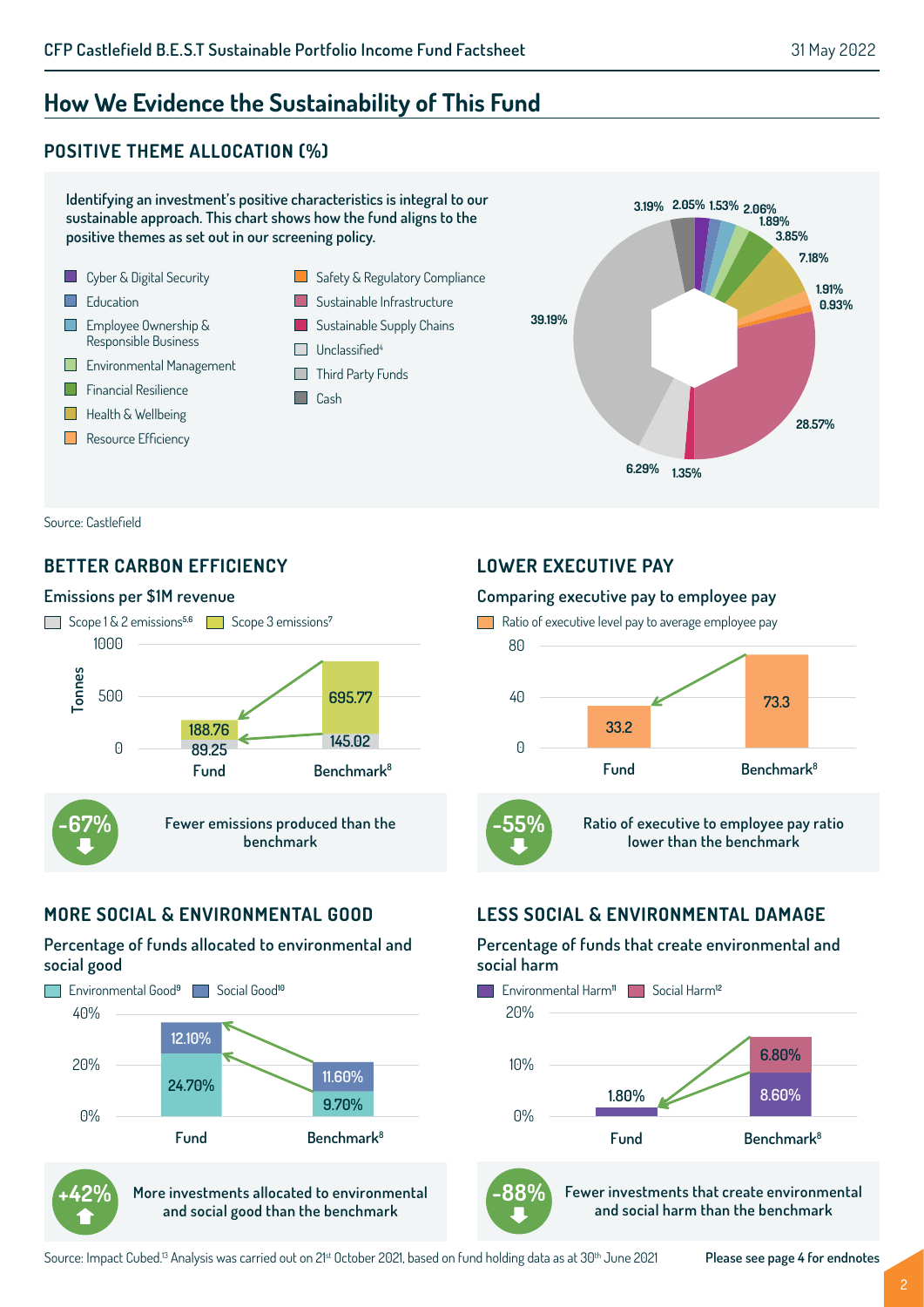### **FUND COMPOSITION**

| Top Ten Holdings (%)                                        |       |
|-------------------------------------------------------------|-------|
| CASTLEFIELD B.E.S.T SUSTAINABLE<br>INCOME FUND              | 1799  |
| RATHBONE ETHICAL BOND FUND<br>INSTITUTIONAL INC             | 11.68 |
| FDFNTRFF RFSPONSIBLF AND<br>SUSTAINABLE STERLING BOND FUND  | 8.71  |
| ROYAL LONDON BOND FUNDS II ICVC<br>FTHICAL BOND FUND        | 7.66  |
| FIRST SENTIFR INVEST STEWART<br>WORLDWIDE SUSTAINABILITY FD | 3.86  |
| <b>GRESHAM HOUSE ENERGY STORAGE</b><br><b>FUND PLC</b>      | 3.20  |
| GORF STRFFT FNFRGY STORAGF FUND<br>PIC                      | 3.17  |
| JLEN ENVIRONMENTAL ASSETS GROUP<br>I TD SICAV GRP           | 3.01  |
| CASTLEFIELD B.E.S.T SUSTAINABLE<br><b>FUROPFAN FUND</b>     | 299   |
| GREENCOAT UK WIND PLC                                       | 2.97  |

#### **Sector Allocation (%)**

| <b>Fixed Income</b>           | 36.36 |
|-------------------------------|-------|
| <b>UK Equity</b>              | 22.02 |
| Renewable Energy              | 17.90 |
| Global Equity                 | 13.07 |
| Alternative                   | 3.10  |
| <b>Real Estate Investment</b> | 2.31  |
| Infrastructure                | 2.05  |
| Cash                          | 3.19  |

# **GENERAL INFORMATION**

| <b>Authorised Corporate</b><br><b>Director</b> | ConBrio Fund Partners<br>I imited               |
|------------------------------------------------|-------------------------------------------------|
| <b>Depositary</b>                              | NatWest Trustee &<br><b>Depositary Services</b> |
| <b>Fund Administrator</b>                      | The Northern Trust<br>Company                   |
| <b>Shareholder Services</b>                    | <b>SS&amp;C Financial Services</b><br>Europe    |
| <b>CITI Code</b>                               | R5AJ                                            |
| <b>ISA Eligible</b>                            | Yes                                             |
| Minimum Investment                             | £500.00                                         |
| <b>Initial Fee</b>                             | £0.00                                           |
|                                                |                                                 |

# **INVESTMENT TEAM**

#### **Lead Manager**

![](_page_2_Picture_10.jpeg)

**Simon Holman Fund Manager Partner, Investment Management** MA (Hons), MSc, CFA, MCSI, ASIP

I'm Simon Holman, a partner at Castlefield and a member of our investment management team. I spent several years as an equity analyst and fund manager at Aegon asset management before joining Castlefield where I'm lead manager of the Castlefield B.E.S.T Sustainable Portfolio Funds. I'm a charter holder (Chartered Financial Analyst) of the CFA Institute.

#### **Investment Managers**

![](_page_2_Picture_14.jpeg)

**Partner, Investment Management** BSc (Hons), IMC, Chartered MCSI, CFA

![](_page_2_Picture_16.jpeg)

**Mark Elliott Partner, Head of Investment Management**

**David Elton**

MChem (Hons), Chartered MCSI, CFA

![](_page_2_Picture_19.jpeg)

**Rory Hammerson Partner, Investment Management** MA (Hons), CEFA

# **CONTACT INFORMATION**

**Individual Investors Client Services & Dealing:**  t<sup>∂</sup> (UK) 0330 123 3716 (Overseas) +44 203 975 1021

# **Professional Investors Castlefield Investment Partners LLP: 0161 974 0407**  $\boxtimes$  enquiries@castlefield.com

#### **Authorised Corporate Director**

**ConBrio Fund Partners Limited:** 111 Piccadilly, Manchester M1 2HY

**्री 0161 233 4555** 

funds@conbriofunds.com

ConBrio

# **HOW TO INVEST**

Details of how to invest, application forms and other supporting documents are available from our website [here.](https://www.conbriofunds.com/investment-managers/castlefield-investment-partners-llp-cip/)

### **Platform Availability**

The Aegon Platform, AJ Bell, Aviva Wrap, James Hay, M&G Wealth, Novia, Pershing, Transact